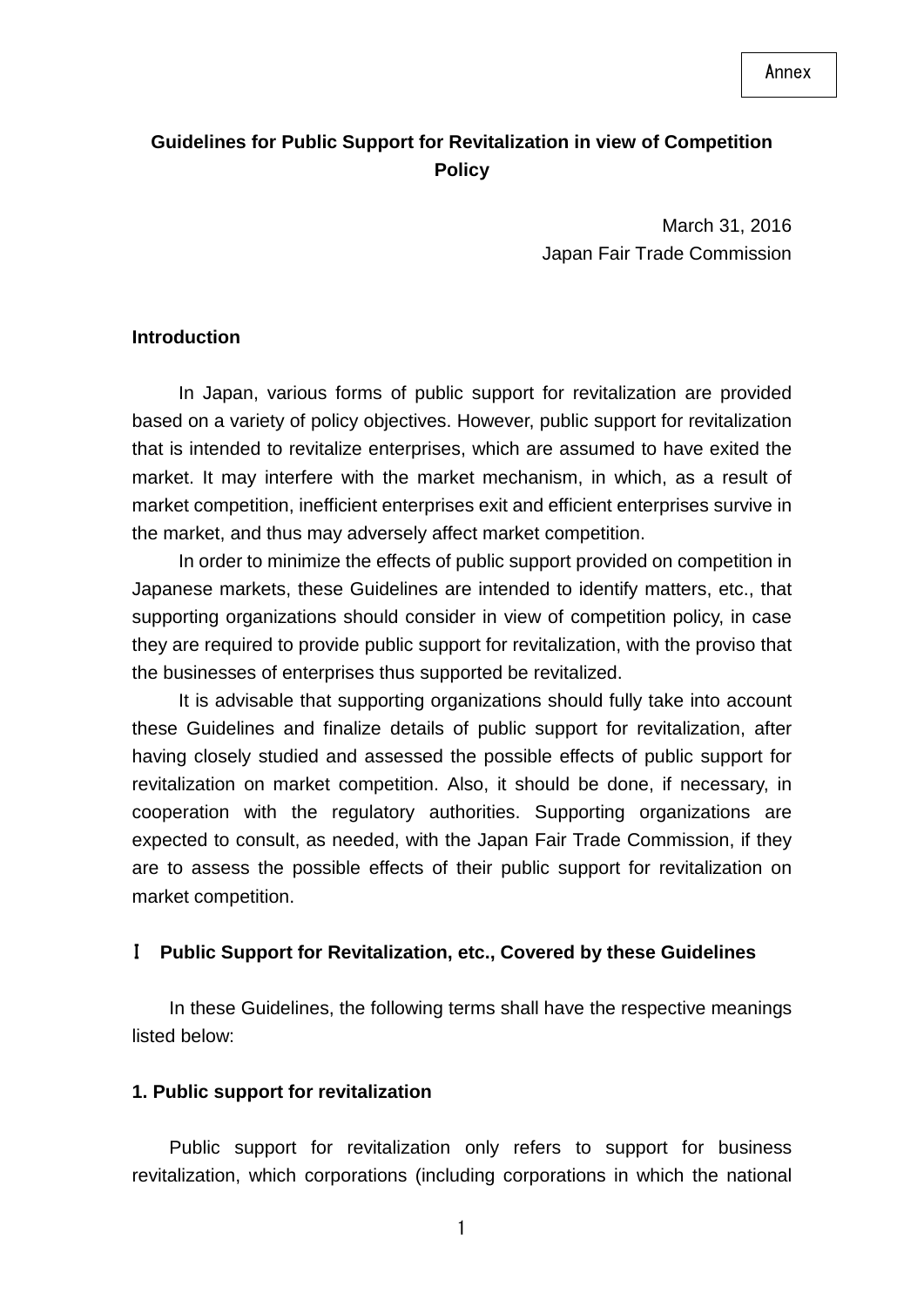government has capital equity) incorporated under a special law and with capital financing from the Japanese government with a view to achieving various policy objectives provide, in order to enable enterprises experiencing business management difficulties as a result of market competition, in spite of still having effective business management resources, to recover their capacity and continue business operations (Note1).

(Note 1) Support for a rescue provided to enterprises facing financial difficulties due to natural disasters and other causes of force majeure shall be separated from the category of support provided to enterprises facing financial difficulties as a result of market competition. Thus, for the purposes of these Guidelines, support for rescuing enterprises affected by natural disasters shall not be included in the category of public support for revitalization.

## **2. Organizations for Public Support for Revitalization**

An organization providing public support for revitalization refers to a corporation that provides public support for revitalization.

# **II Basic Understanding of the Effects of Public Support for Revitalization on Competition**

## **1. Effects of Public Support for Revitalization on Competition**

To maintain the market mechanism, in which more efficient enterprises survive in the market, it is necessary for inefficient enterprises to exit the market when they become insolvent as a result of financial difficulties caused by market competition. In contrast, public support for revitalizing enterprises, which are assumed to have been exited the market, interferes with the market mechanism, and is likely to give rise to the harmful influences mentioned below, and to impact competition in the market concerned (Note 2).

① The survival of beneficiaries of public support for revitalization in the market, despite their inefficiency, will hinder the transfer of demand and human and material resources from inefficient enterprises to efficient incumbents or to new entrants. In addition, if inefficient beneficiaries gain a competitive advantage over efficient enterprises as a result of public support for revitalization providing leverage, the transfer of demand and resources to inefficient beneficiaries will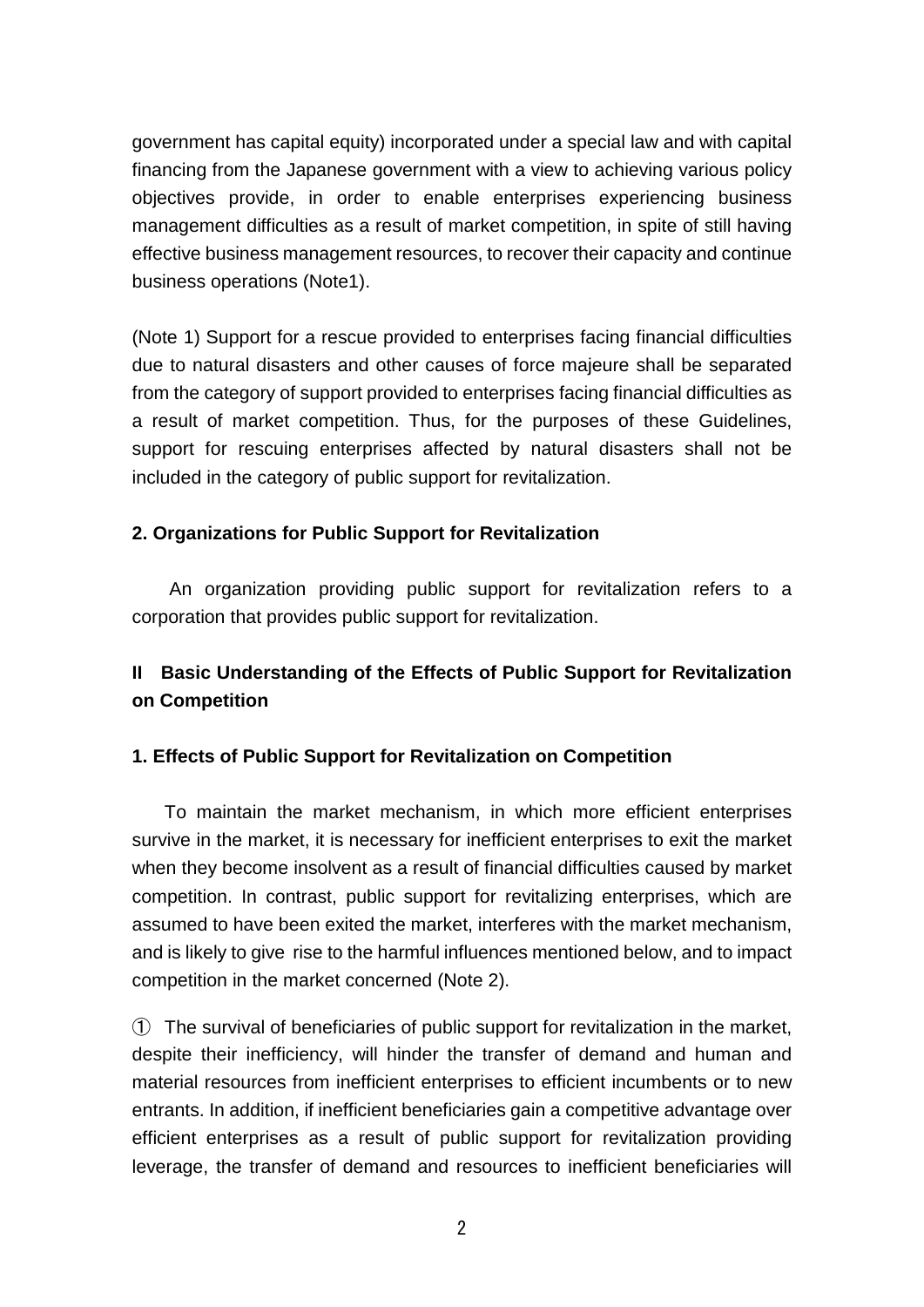unduly accelerate.

② When enterprises facing financial difficulties anticipate that they will receive public support for revitalization, they are likely to have the expectation that that public support will allow them to survive in their market without efficient business operations. As a result, these enterprises will have fewer incentives to promote business more efficiently. This is what is called moral hazard.

(Note 2) Because of the risk of harmful influences such as those mentioned above in  $(1)$  and  $(2)$ , it is important that targeted policy objectives be achieved through assistance such as creating a business climate that facilitates market participation by new entrants wishing to take over a business that should be continued, rather than through revitalizing business by way of public support for revitalization.

# **2. Differences in Effects of Beneficiaries' Business Scale, etc. on Market Competition**

If assumed that other conditions such as the contents of support, etc. are equivalent, the effects of public support for revitalization on market competition will differ, depending upon scale of business such as sales and production, market share of beneficiaries and market concentration ratio (Note 3).

① When the absolute business scale of beneficiaries are large, the extent of the impact of public support for revitalization on competition becomes greater because the extent to which the transfer of demand and optimal distribution of resources from beneficiaries (inefficient enterprises) to their competitors (efficient enterprises) is inhibited, also becomes greater.

② If the market shares of beneficiaries are large, public support for revitalization has a major impact on competition for the same reason as mentioned in  $\mathbb O$ above.

③ In a highly oligopolized market where there are few enterprises and there is a high degree of concentration, if the market shares of each enterprise are almost same, the impact of public support for revitalization on competition becomes all the more substantial because the effects of the transfer of demand and distribution of resources to competitors, which are more efficient enterprises, are more direct. In this case, the smaller number of enterprises competing in the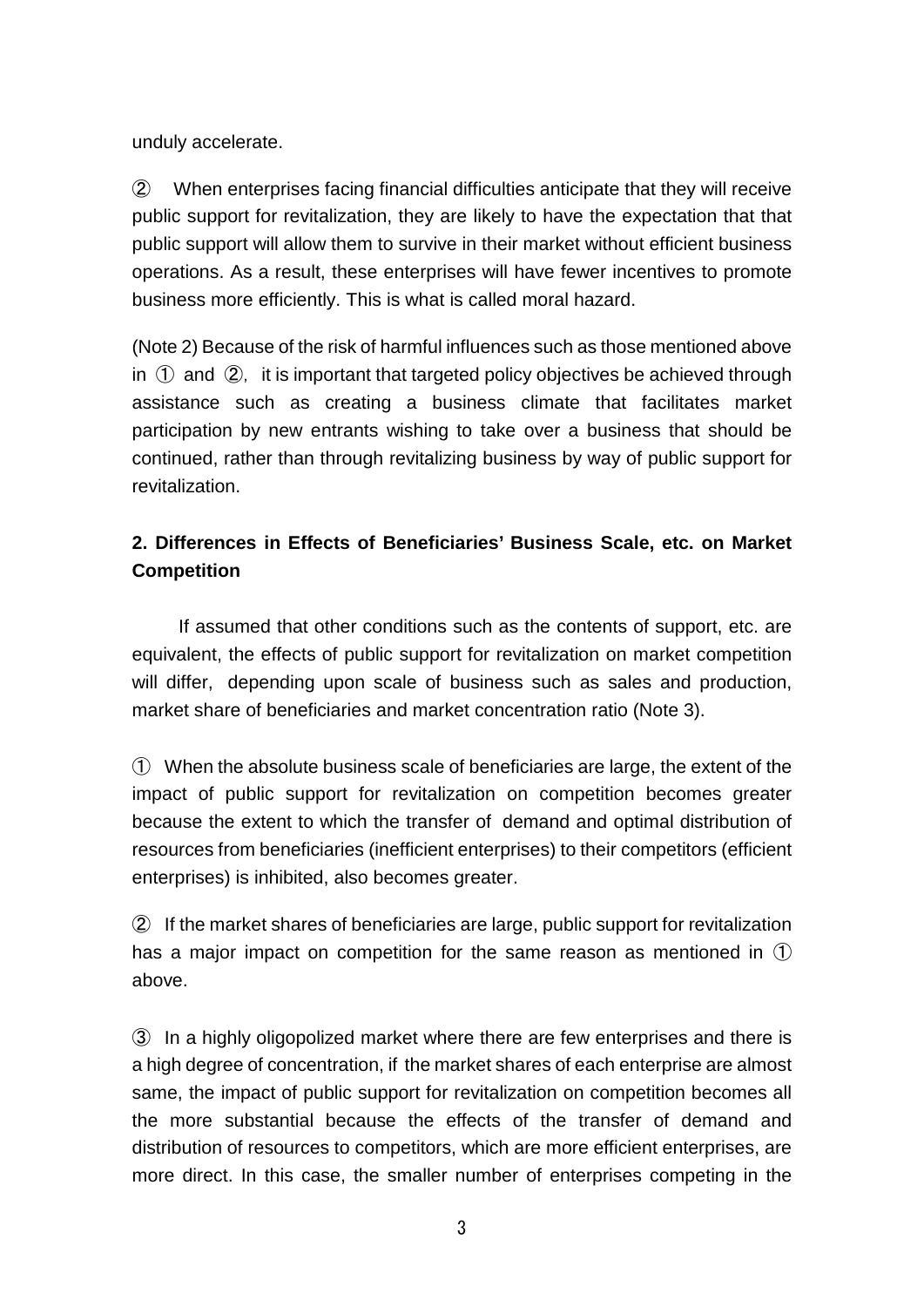market, the larger the impact of public support for revitalization on competition would be.

### (Note 3) Handling of Small and Medium-sized Enterprises

Because the absolute business scale of small and medium-scale enterprises is generally small, the impact of public support for revitalization provided for small and medium-scale enterprises on competition is considered to be limited. Therefore, the need to consider specific measures that minimize the impact of public support for revitalization on market competition is considered basically to be minor compared to other cases.

## **III Basic Understanding of Minimizing the Impact of Public Support for Revitalization on Competition**

## **1. Principles to be followed in minimizing the impact of public support for revitalization on competition**

In the light of the basic understanding described in II above, supporting organizations, after having carefully considered in advance the possible impacts on competition, should provide public support for revitalization in accordance with the following three principles, in order to minimize the impact on competition.

### ① Principle of subsidiarity

Public support for revitalization should be provided to complement the functions of private sectors only in cases where, although business revitalization is necessary to achieve various policy objectives, the business cannot be revitalized smoothly only through the efforts of the private sector and, accordingly, public support for business revitalization has to be provided by supporting organizations.

### ② Principle of minimum necessity

When public support for revitalization is necessary to achieve various policy objectives, it should be provided on a scale and with a method that are the minimum necessary for revitalizing the business concerned.

### ③ Principle of transparency

 In terms of taking account of the necessity for prompt disclosure and easy access to information, information on individual cases and on general matters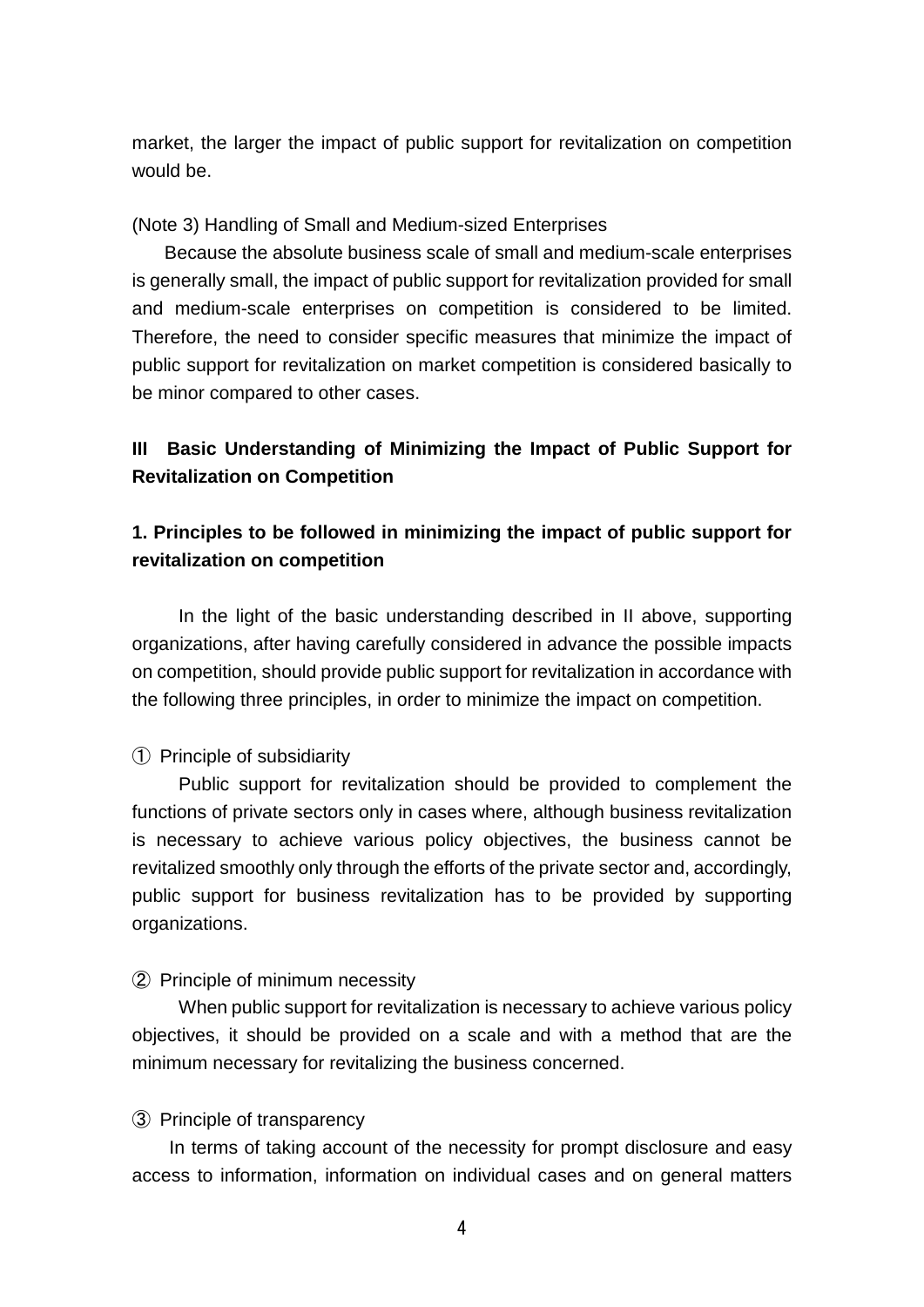such as support standards or procedures should be disclosed as much as possible, so that the possible impacts of public support for revitalization on the market mechanism can be identified, and competitors of beneficiaries are able to submit their opinions regarding the possible impacts of public support for revitalization on competition and can take appropriate measures in response.

# **2. Understanding of the adoption of ex-post measures after starting public support for revitalization to restore competition**

 In spite of the fact that based on the three principles mentioned in 1. above, public support for revitalization has been started by ensuring that the effects on competition are minimized, the beneficiaries may gain a greater competitive advantage than initially expected.

In these cases, it is not appropriate to take ex-post measures to restore competition, in order to minimize the effects of public support for revitalization on competition for the following reasons:

① These measures may impair incentives for beneficiaries to improve their efficiency in an effort to revitalize their businesses.

② These measures also may impair incentives for beneficiaries' stakeholders, including financial institutions giving loans to beneficiaries, to commit themselves to the revitalization of the beneficiaries' businesses.

# **IV Matters to be Considered in Assessing the Effects of Public Support for Revitalization on Competition and Adjusting the Contents to Minimize Such Effects**

### **1. Scale of support**

### (1) Assessing effects on competition

Regarding the scale of support, as the scale of support increases, the effects of such support on competition also increase, irrespective of whether in terms of the absolute size of financial support, etc. or in terms of the relative size of financial support etc., compared to the beneficiaries' business scale.

(2) Matters to be considered in minimizing the effects of support on competition To minimize the scale of support, the following matters, for example, should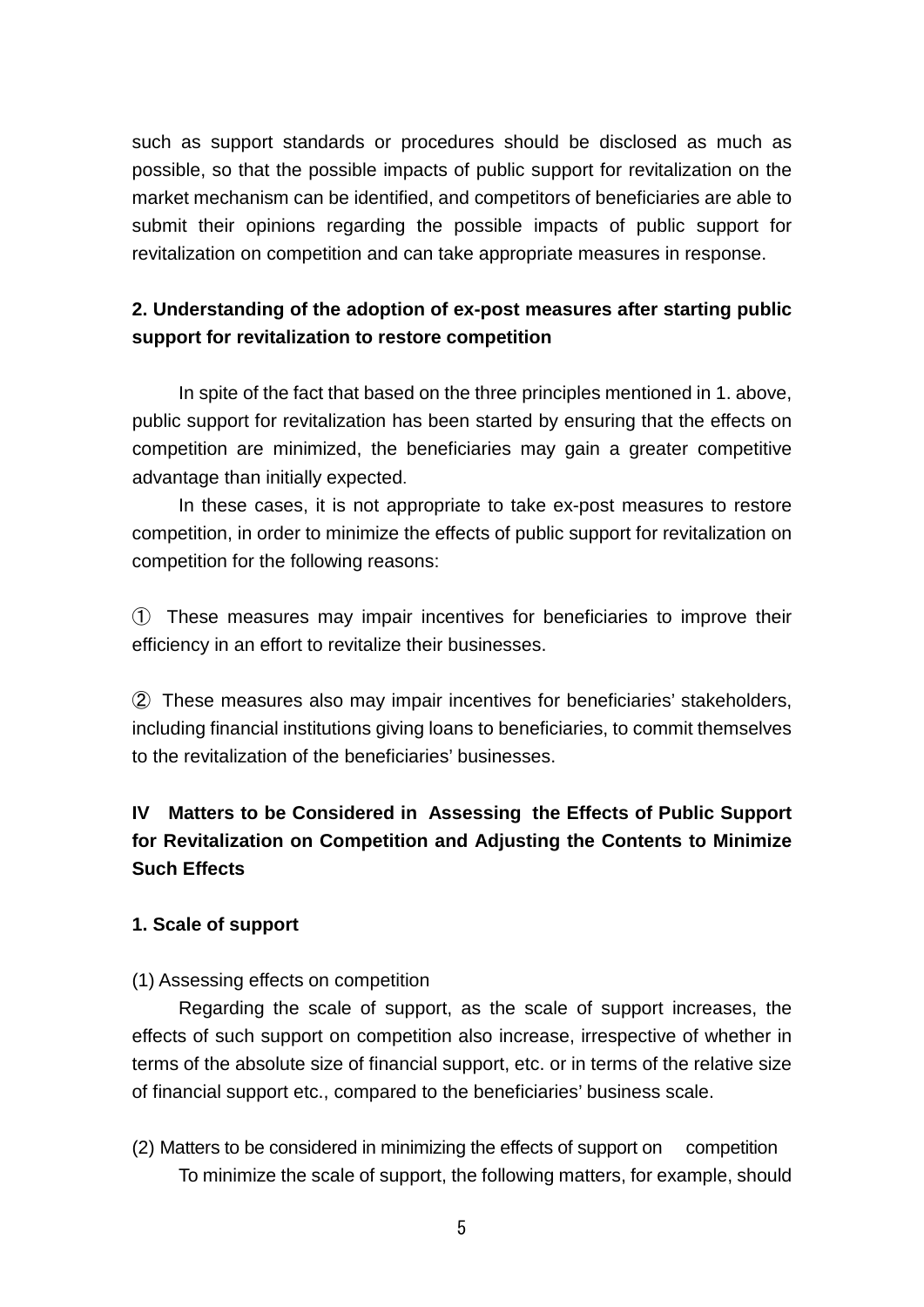be considered:

① It is within the minimum requirement to provide the scale of support that is sufficient to cope with incidental risks, etc. However, it is not within the minimum requirement to overestimate such risks and, accordingly, to add to the scale of support.

② In the light of the fact that public support for revitalization has pump-priming effects, it is appropriate to request beneficiaries beforehand to procure unilaterally, as much as possible, loans and capital increases from private sector financial institutions, etc.

③ It is necessary for supporting organizations to request beneficiaries' creditors to agree to sufficient debt forgiveness when beneficiaries have excessive debts. However, in terms of letting shareholders, among others, fulfill their responsibilities primarily, it is advisable to request them to carry the burden against the beneficiaries' losses in the form of a capital reduction, etc.

## **2. Period and frequency of support**

(1) Assessing the effects of support on competition

As far as the period of support is concerned, as the period of support increases, the effects of support on competition also increase.

Regarding frequency, repeatedly providing support has a larger impact on competition compared to support provided on a once-only basis, in the sense that the former is likely to impair incentives for beneficiaries to improve their business efficiency (A case that is likely to give rise to moral hazard).

(2) Matters to be considered in minimizing the effects on competition

① The period of support should be as short as possible and, as a matter of principle, such support should not be extended.

② Public support for revitalization should be provided, as a matter of principle, on a once-only basis, and should not be repeated each time beneficiaries face financial difficulties.

## **3. Method of support**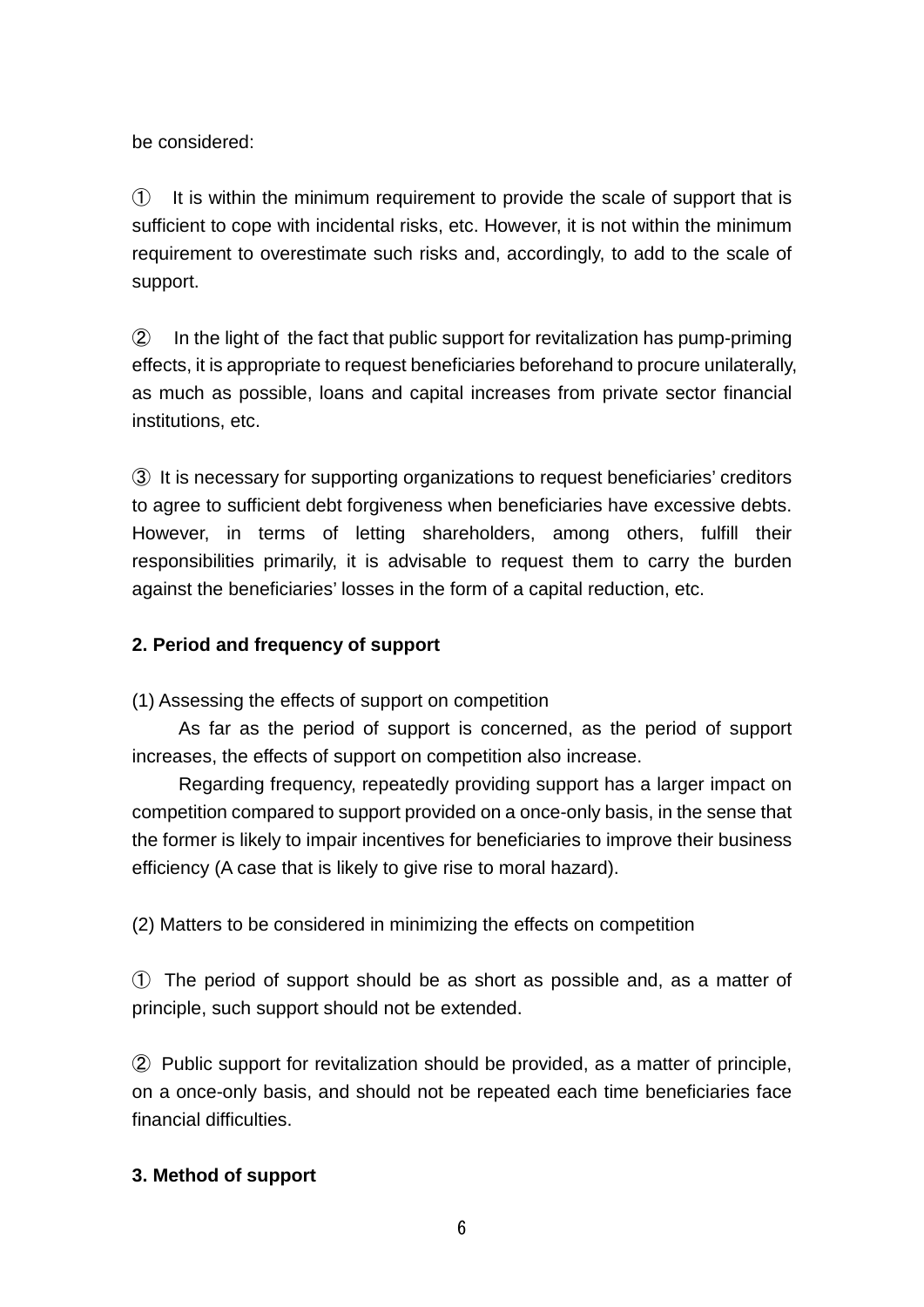#### (1) Assessing the effects of support on competition

Among the methods of providing support are: ① liquidity support including loans and debt guarantee, etc. (Note 4), as well as financial support such as capital injections through the acquisition of shares, etc.; ② non-financial support in terms of assisting coordination among creditors and dispatching experts. Directly through the fulfillment of beneficiaries' capital needs and indirectly through complementing the beneficiaries' creditworthiness, etc., these supports will contribute to enhancing the beneficiaries' competitive advantage, so they will impact market competition.

Especially in the case of capital injections among methods of providing financial support, because there arises no question of repayment, unlike the case of liquidity support, and also because it contributes to complementing the beneficiaries' creditworthiness, the impact on market competition will become all the greater.

Organizations for public support for revitalization are required to make decisions on the contents of support in accordance with the three principles mentioned in III-1. above, irrespective of whether such support is provided in the form of financial support or in the form of non-financial support. In the case of non-financial support, the impact on market competition is indirect and diversified, compared to the case of financial support. Therefore, in (2) below, key points are discussed and summarized focusing on financial support.

(Note 4) Liquidity support means financial support provided by supporting organizations in the process of supporting business revitalization to ensure the financial liquidity of beneficiaries when it is difficult for the beneficiaries to continue business operations due to a shortage of operating capital etc.

(2) Matters to be considered in minimizing the effects of support on market competition

When supporting organizations are to provide financial support, they should, taking into account matters to be considered such as scale of support as described in 1. above and the period and frequency of support as described in 2. above, thoroughly verify the beneficiaries' financial conditions, precisely understand what kind of support is required for the beneficiaries, and take into account the following points in order to ensure that the contents of financial support are appropriate: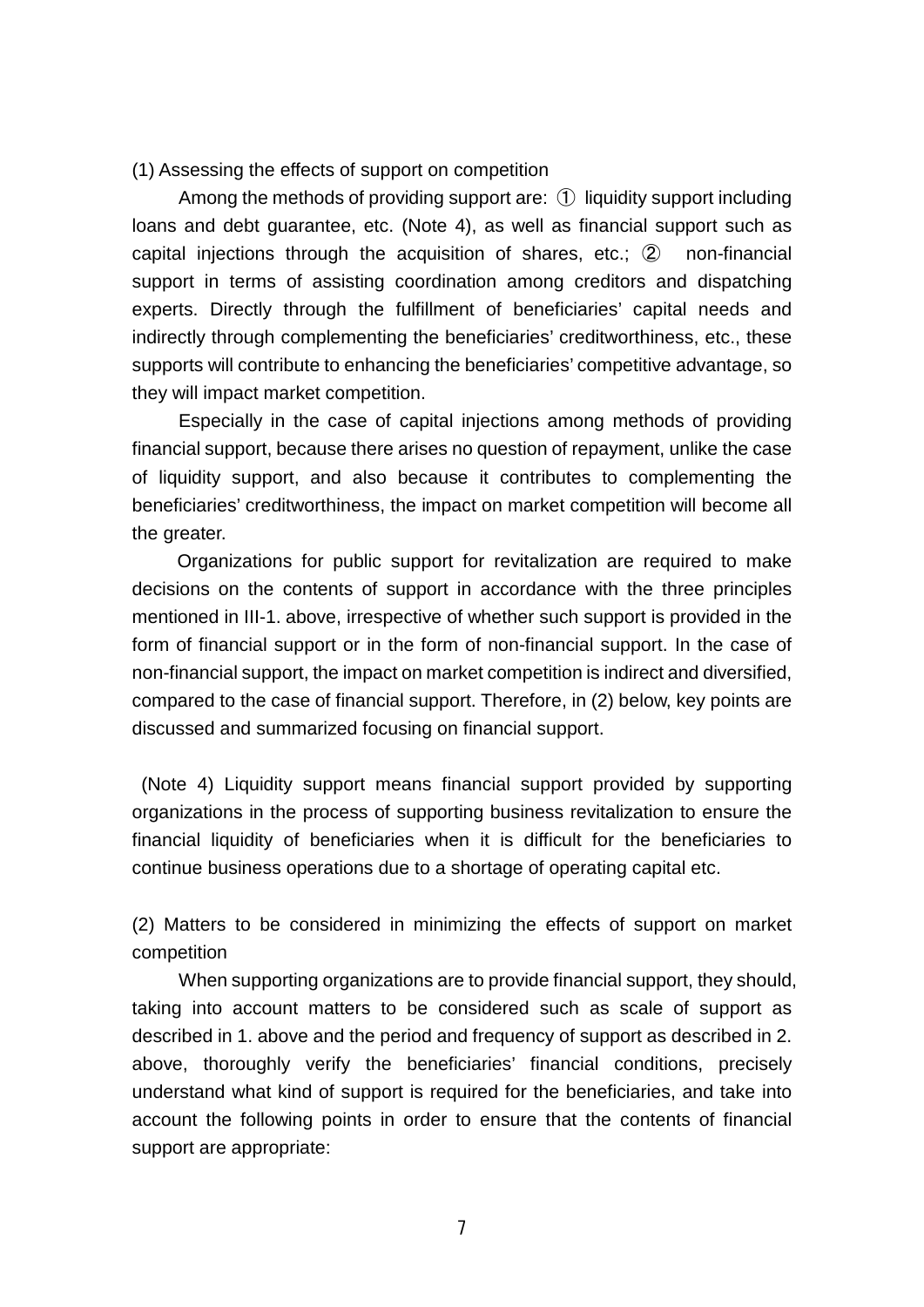① In providing financial support, the scope of use of funds provided shall be limited to the extent which is necessary for revitalizing the beneficiaries' businesses.

② The method and contents of financial support shall be decided in the light of the fact that public support for revitalization has a pump-priming effect as mentioned in  $1(2)$  $(2)$  above.

③ In providing liquidity support, interest and loan guarantee fees should be imposed in compensation for that support, and the conditions to be imposed, including the levels of interest and loan guarantee fees, should be similar to the conditions imposed by private-sector financial institutions, etc., in order to minimize the effects of such support on market competition (Note 5).

④ Capital injections have a larger impact on market competition than liquidity support. Therefore, before providing a capital injection, its necessity should be carefully verified (Note 6).

Even if the need for a capital injection is recognized, supporting organizations should first seek investors in the private sector and inject capital into beneficiaries on only the part where it is impossible to find investors in the private sector, because capital injections have a great impact on competition.

(Note 5) When supporting organizations provide beneficiaries with liquidity support, imposing interest or loan guarantee fees on beneficiaries strengthen an incentive for them to seek to repay loans at the earliest possible time, and thus contribute to the early revitalization of the beneficiaries' businesses. Also, the smaller the differences are between levels of interest rate and loan guarantee fees for liquidity support from supporting organizations and those of loans from private-sector financial institutions, etc., the smaller will be the impact on competition.

(Note 6) Capital injections by supporting organizations are subject to the regulation of business combinations by the Japan Fair Trade Commission under the Antimonopoly Act.

(Remarks) Method by which supporting organizations dispose of shares and other assets acquired in the process of a capital injection when their public support activities are to be terminated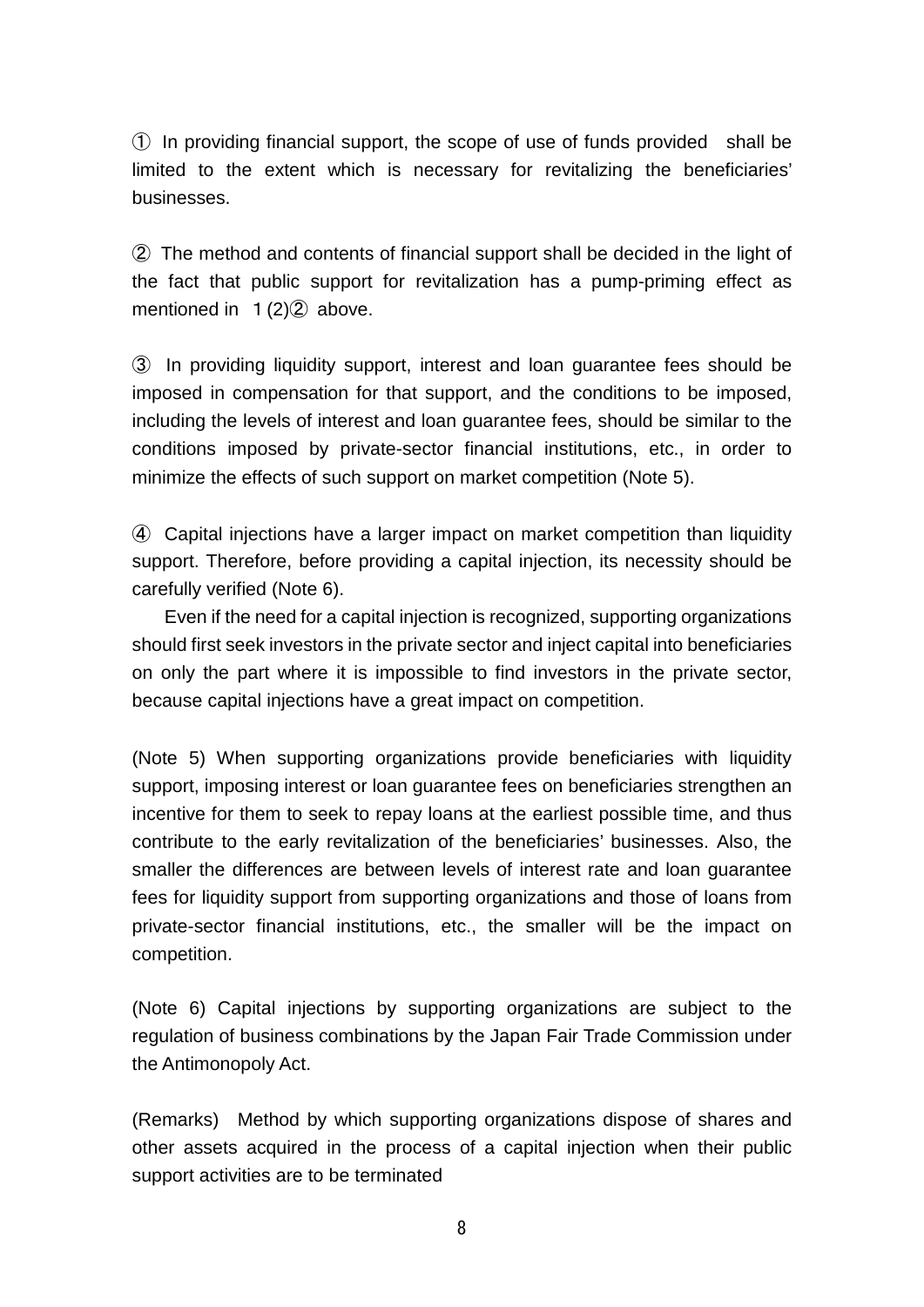Upon termination of their support activities, supporting organizations willing to dispose of shares and other assets obtained in the process of a capital injection can choose the method of an auction of management rights, in which they select a beneficiary's sponsor through competitive bidding, or they can choose the method of listing their shares and assets on a stock market or on a financial instruments exchange.

In these cases, if enterprises other than the beneficiaries are to acquire the shares concerned, they are subject to regulation of business combinations by the Japan Fair Trade Commission under the Antimonopoly Act.

## **4. Concurrent Application of Public Support for Revitalization and Legal Liquidation**

(1) Assessing the effects on competition

Business revitalization includes legal liquidation proceedings such as civil rehabilitation and corporate reorganization proceedings to be undertaken in accordance with legal procedures under the supervision of a court. In some cases, both public support for revitalization and legal liquidation are applied concurrently.

In these cases, the functions of public support for revitalization and those of legal liquidation partially overlap in terms of support for business revitalization. So, concurrent application of legal liquidation and public support for revitalization may result in excessive support beyond the extent necessary for business revitalization, and such concurrent application may have a greater impact on competition than otherwise.

(2) Matters to be considered in minimizing the effects of public support on competition

The concurrent application of public support for revitalization and legal liquidation should involve a thorough prior examination of their necessity. Basically, such necessity is considered to exist in cases where it is necessary to take advantage of the proper functions of legal liquidation for business revitalization. For example, the following are such cases:

① Cases where necessity exists to prevent the spread of risk of off-the-book debts (liabilities not listed on the balance sheet) and to determine the amount of beneficiaries' liabilities.

② Cases where it is difficult to ensure the consent of all creditors on a rehabilitation plan needed for business revitalization and, accordingly, it is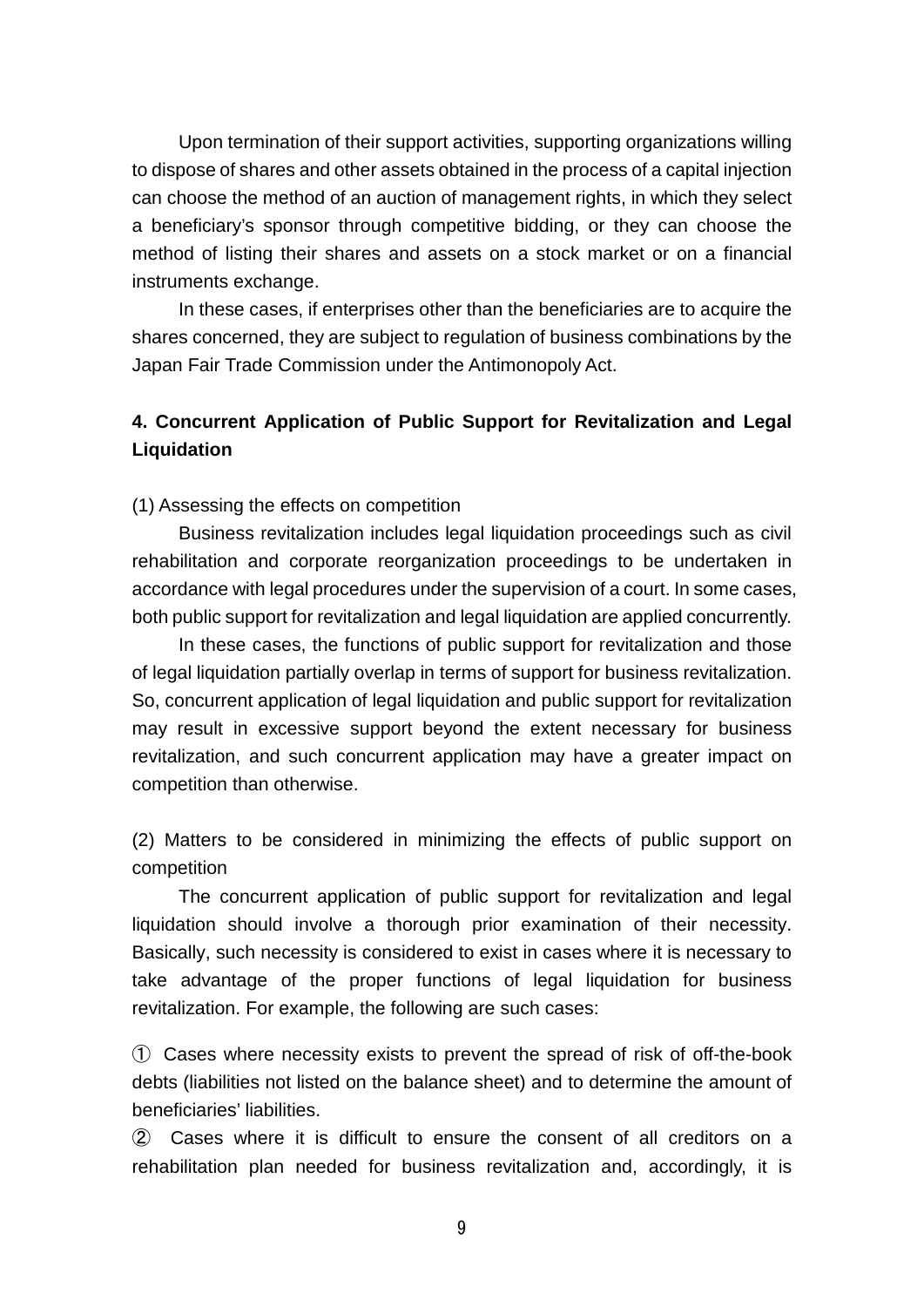necessary to obtain such consent with a majority vote of creditors.

③ Cases where coordination among creditors must cover a diverse range of multiple creditors including financial creditors, such as providers of loans, corporate bond creditors, and commercial trade creditors, etc.

④ Cases where it is necessary to prevent assets of beneficiaries necessary for continuing their businesses from being seized due to compulsory execution procedures relating to individual claims.

Moreover, when the necessity for concurrent application of public support for revitalization and legal liquidation does exist and there is a concurrent application, it is appropriate to strictly adjust details of public support for revitalization in the light of effects resulting from legal liquidation, as well as by taking into full account the possibility that such concurrent application may lead to excessive support in terms of the contents of public support for revitalization, in order to minimize the effects on competition.

# **5. Measures to be taken in cases where effects on competition that cannot possibly be ignored remain, in spite of the fact that specific details of support have been adjusted**

In spite of the fact that supporting organizations have made efforts to minimize the effects of public support for vitalization on market competition by strictly adjusting specific details of support, there may be cases where effects on competition that cannot possibly be ignored may remain.

In cases where such concerns persist, in order to remove in advance the harmful influences, it is appropriate for supporting organizations to consider measures they may take for minimizing effects, in addition to adjusting specific details of support, if necessary, in cooperation with the Ministries and Agencies under whose jurisdiction the businesses of beneficiaries falls.

Such measures for minimizing effects include, for example, the following:

① In cases where the absolute business size and market share of beneficiaries are expected to be large and they are expected to gain a significant competitive advantage due to such support, behavioral measures to restrict their business activities, such as restricting their investments in new production facilities and new business sectors for a certain period, may be taken.

② In cases where the beneficiaries' absolute business size and market share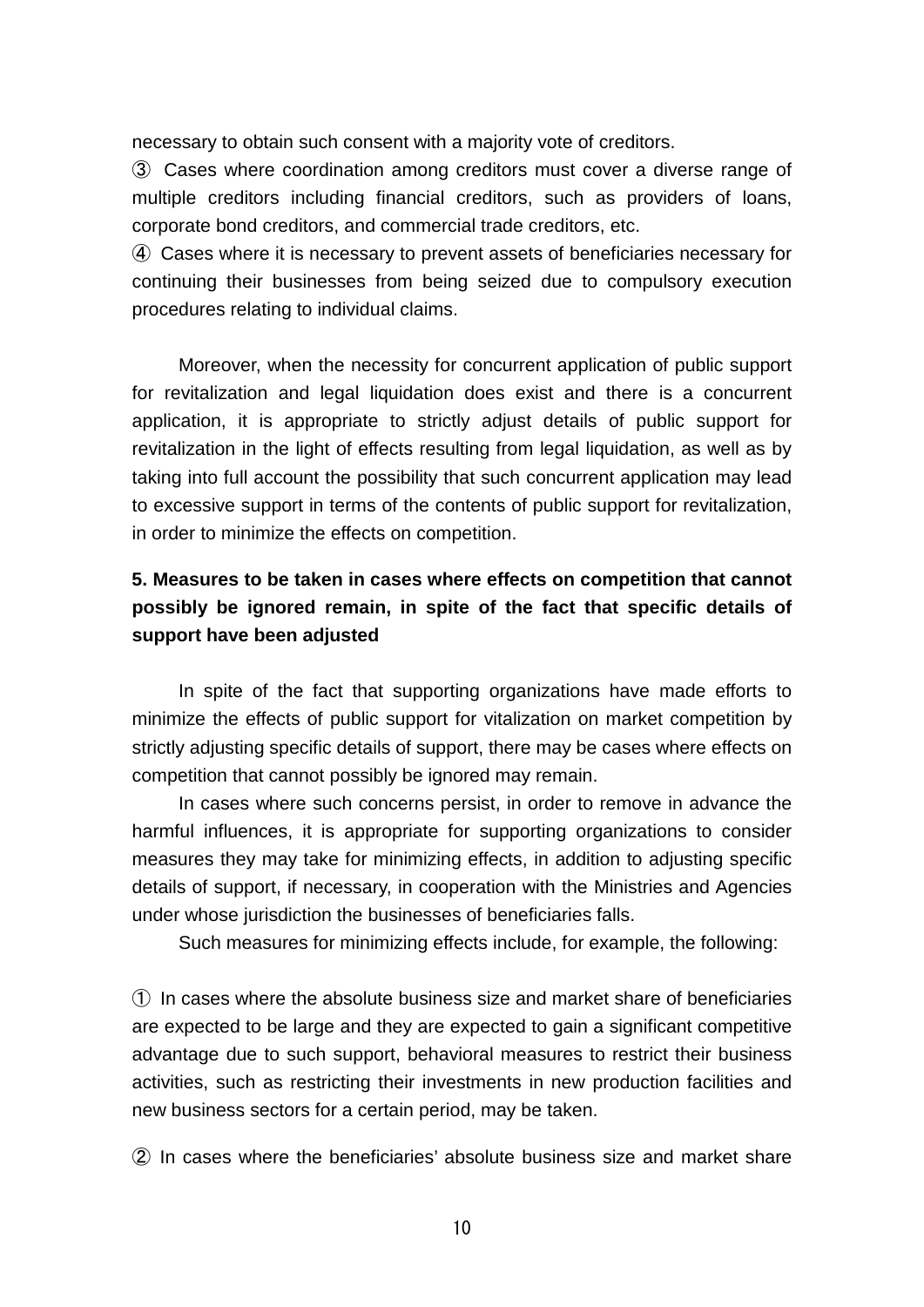are large when specific details of support are finalized, and where they are expected to gain a significant competitive advantage due to public support for revitalization, which can serve as leverage upon its completion, structural measures to reduce in advance the beneficiaries' production capacity within the market, such as transferring certain businesses and disposing of certain production facilities, may be taken.

 However, measures that impose restrictions on price setting in the beneficiaries' business operations should not be taken as a matter of principle, because such measures are likely to have the effect of directly limiting market competition.

It is appropriate that whether or not measures for minimizing effects should be taken, their specific details and the timing of implementation should be determined when the support is finalized, because implementation of the measures for minimizing the effects is likely to impair incentives for beneficiaries to improve the efficiency of their businesses through their own business management efforts, and to impair incentives for stakeholders of beneficiaries to commit themselves to the revitalization of the beneficiaries' businesses.

# **V Ensuring Transparency in Supporting Procedures to Minimize the Effects of Public Support for Revitalization on Market Competition**

## **1. Basic Understanding**

Ensuring transparency in general both in substantive aspects such as disclosure by supporting organizations of adjustments to specific details of the support as described in I - IV above, and in procedural aspects, such as supporting organizations' disclosure of general standards for examining the provision of public support for revitalization and procedural flows, as well as ensuring transparency of a specific nature, such as disclosure by supporting organizations of information on individual and specific support cases, these modes of transparency will be conducive in terms of minimizing the effects of support on competition.

### **2. Specific measures for ensuring transparency in support procedures**

It will be appropriate for supporting organizations to undertake, for example, the following as specific measures to ensure transparency: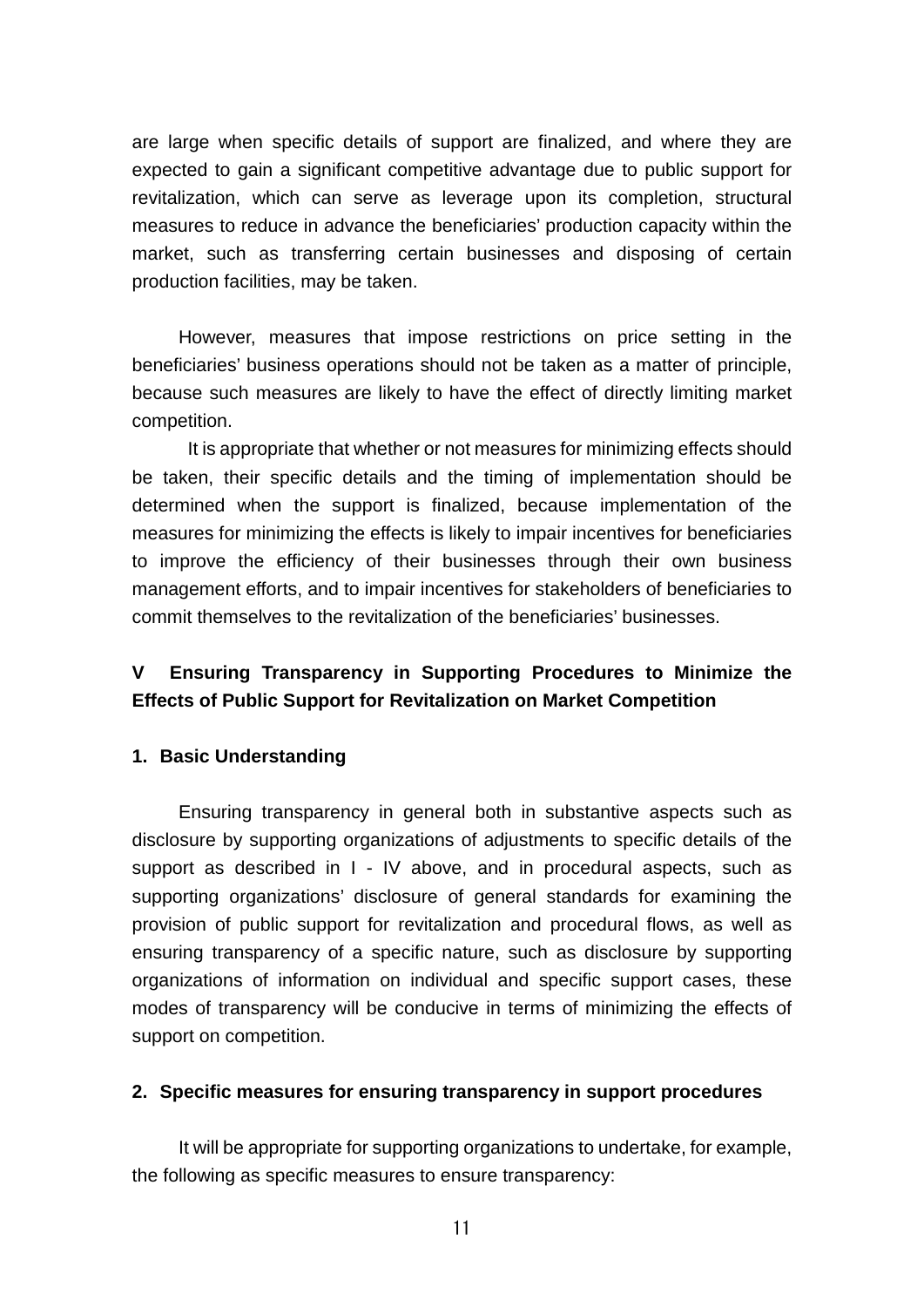① Supporting organizations should basically disclose general standards of the examination and procedural flows for providing public support for revitalization, and should actively disclose the implementation process of public support for revitalization to improve the predictability of beneficiaries, their competitors, and their stakeholders supporting the beneficiaries.

② In cases where the effects on competition are considered to be substantial, including those cases where absolute business size and market share of beneficiaries are substantial, as well as where concurrent application of public support for revitalization and legal liquidation takes place, the contents of the support plan and the assessment of the effects of the plan on competition shall be announced insofar as possible, by ensuring that the smooth revitalization of the businesses of beneficiaries may not be impaired by damage caused by harmful rumors and misinformation, with a view to ensuring the transparency of specific and individual plans for public support for revitalization. Furthermore, in assessing the effects on market competition, opinions shall be obtained from the beneficiaries' competitors and business entities having transactions with the beneficiaries, etc., to the extent that such does not impair business revitalization concerning conditions of the market and possible effects from which beneficiaries' competitors may suffer as a result of the provision of the public support for revitalization.

## **VI Relevant business regulations, etc.**

## **1. Basic Understanding**

When regulatory agencies take administrative action including approval and licensing for beneficiaries and their competitors in connection with public support for revitalization, they are advised to minimize the possible effects of such actions on the competitive environment.

In particular, in cases where the beneficiaries and their competitors operate under official regulatory regimes, yet the beneficiaries will gain a significant competitive advantage through public support for revitalization, which will serve as a form of leverage, regulatory agencies may take administrative actions, etc. with a view to correcting the negative effects of public support on competition and ensuring a climate for market competition.